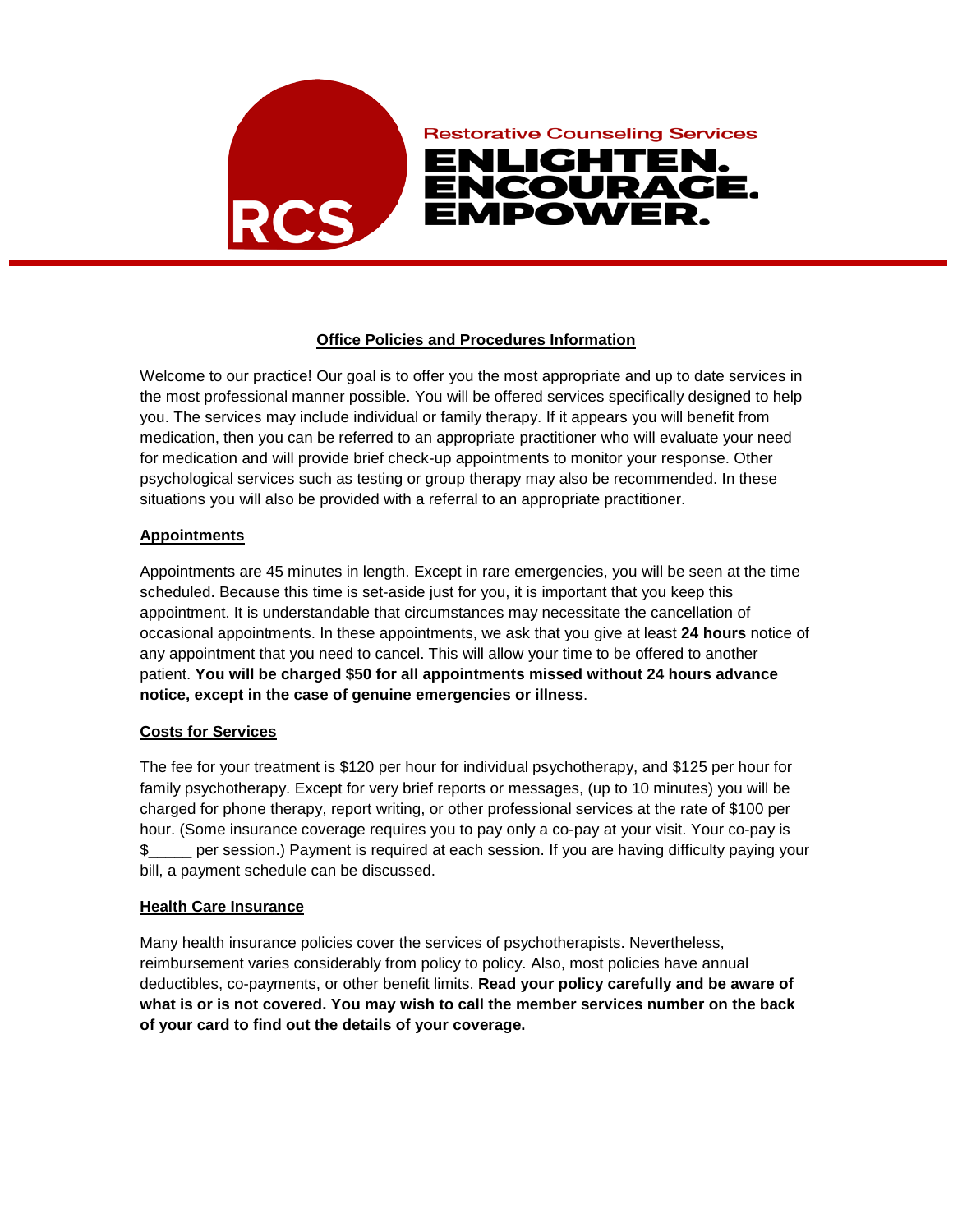# **Confidentiality**

Psychological services are best provided in an atmosphere of trust. You expect your therapist to be honest about your problems and progress. Your role is to be honest about your expectations for services, your compliance with treatment, and any other barriers to treatment.

Because trust is so important, all services are confidential. Everything you say to your therapist remains within the office walls. Nevertheless, psychologists are required to by law make exceptions in narrow circumstances such as when there is child abuse, immediate danger to another person, or other rare circumstances.

Information about your treatment can certainly be shared with another professional or agency if you wish. You will be asked to sign a release of information form to allow us to accomplish this.

# **Emergencies**

Clients with emergencies should contact the clinician on call by calling (248)-838-3161 and following the instructions for urgent situations. In such an emergency your call will be returned as soon as possible. Do not hesitate to call 911 or go to the nearest emergency room if necessary.

#### **Treatment Concerns**

We adhere to the codes of ethics of the American Psychological Association and to the State of Michigan statute. Please feel free to discuss any concerns you have about your treatment with your therapist.

# **Consent to Treatment**

I acknowledge that I have received, have read (or have had read to me), and understand the "Policies and Procedures" description about the therapy I am considering. I have had all my questions answered fully.

I do hereby seek and consent to take part in the treatment by the therapist named below. I understand that developing a treatment plan with this therapist and regularly reviewing our work toward meeting the treatment goals are in my best interest. I agree to play an active role in this process.

I understand that no promises have been made to me as the results of treatment or any procedures provided by this therapist.

I am aware that I may stop my treatment with this therapist at any time. The only thing I will still be responsible for is paying for the services I have already received. I understand that I may lose other services or any have to deal with other problems if I stop treatment. (For example, if my treatment has been court-ordered, I will have to answer to the court.)

I know that I must call to cancel an appointment at least 24 hours before the time of the appointment. If I do not cancel or do not show up, I will be charged for that appointment. I understand that I will be responsible for full payment for such sessions, and that my insurance company cannot be billed for them.

I am aware that an agent of my insurance or other third-party payer may be given information about the type(s), cost(s), date(s), and providers of any services or treatments I receive. It may